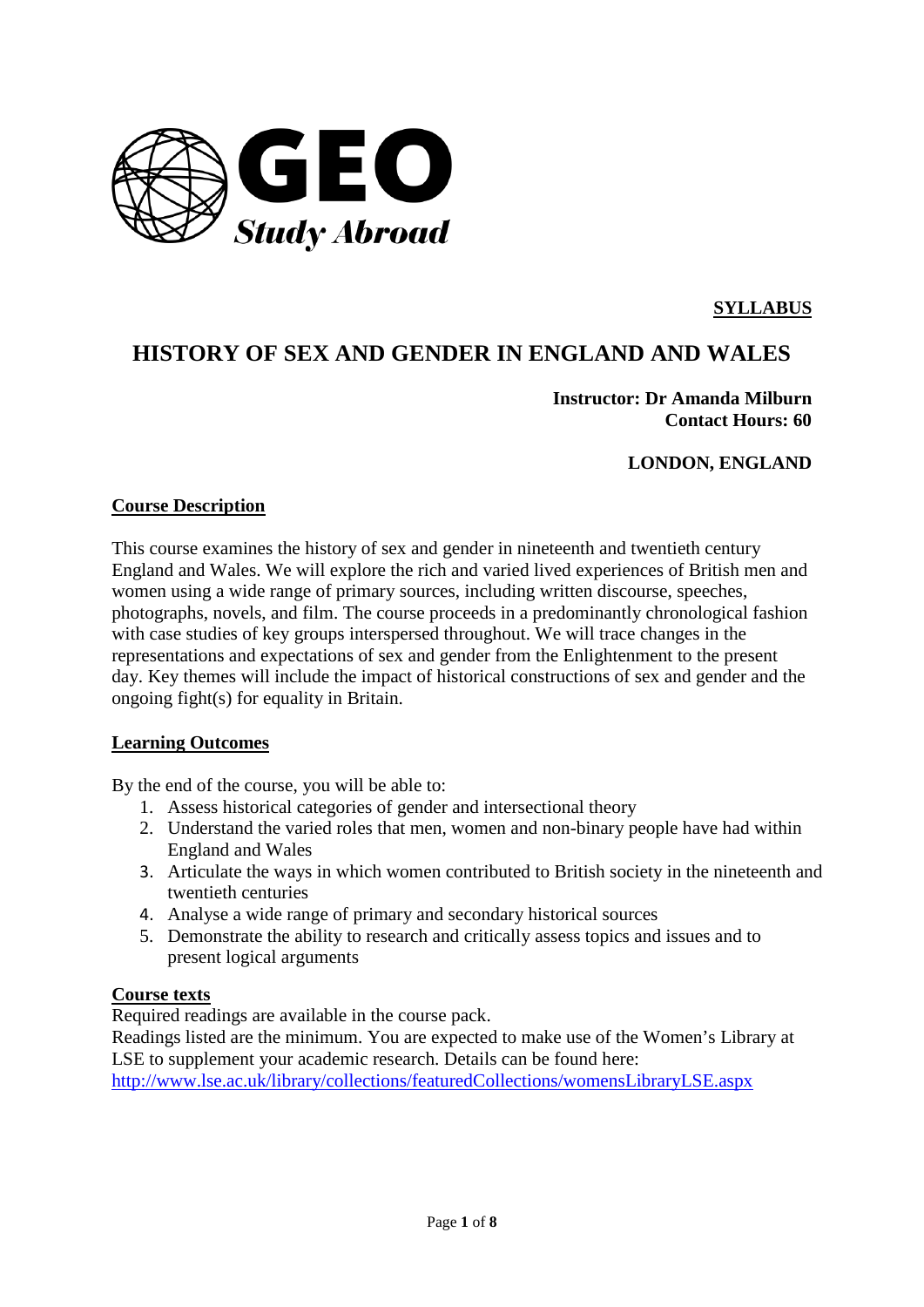### **Assessment**

The final grade for this course is based on 5 components, calculated as follows:

| <b>Class Participation</b> | 20% |
|----------------------------|-----|
| <b>Class Presentation</b>  | 20% |
| Midterm Quiz               | 20% |
| <b>Gobbet Commentaries</b> | 20% |
| <b>Final Paper</b>         | 20% |

### Grading

Grading for each individual assessment and for the final grade will be based on the following.

| $A+ 97-100\%$  | $A \quad 93-96\%$ | $A - 90-92\%$   |
|----------------|-------------------|-----------------|
| $B+ 87-89\%$   | B 83-86%          | $B - 80 - 82\%$ |
| $C_{+}$ 77-79% | $C$ 73-76%        | $C - 70-72\%$   |
| $D+ 67-69\%$   | $D = 63 - 66\%$   | $D - 60 - 62\%$ |
| $F = 0.59\%$   |                   |                 |

# 1. Class Participation

Class participation is assessed based on active involvement and quality of contributions. You must come to class prepared to demonstrate mastery of the required readings and engage in analytical discussion.

2. Class Presentation

Over the course of the semester, students are expected to give presentations to the class. These are designed to encourage discussion and debate.

#### 3. Gobbet Commentaries

A 'gobbet' may be more commonly used to refer to a chunk of meat, but it is also the word British historians use to describe a short extract from a primary source. For this assignment you will produce a detailed analysis based on a close reading of two gobbets: once at the beginning of the semester, and once at the end.

See Appendix I for further details

3. Midterm Quiz

The midterm quiz will consist of a choice of multiple choice and shorter essay questions.

5. Final Paper

You will produce an essay on a subject of your choice. The essay will showcase your skills in academic research, comprehension, interpretation, argument, written expression, and organisation. Further details will be given in class.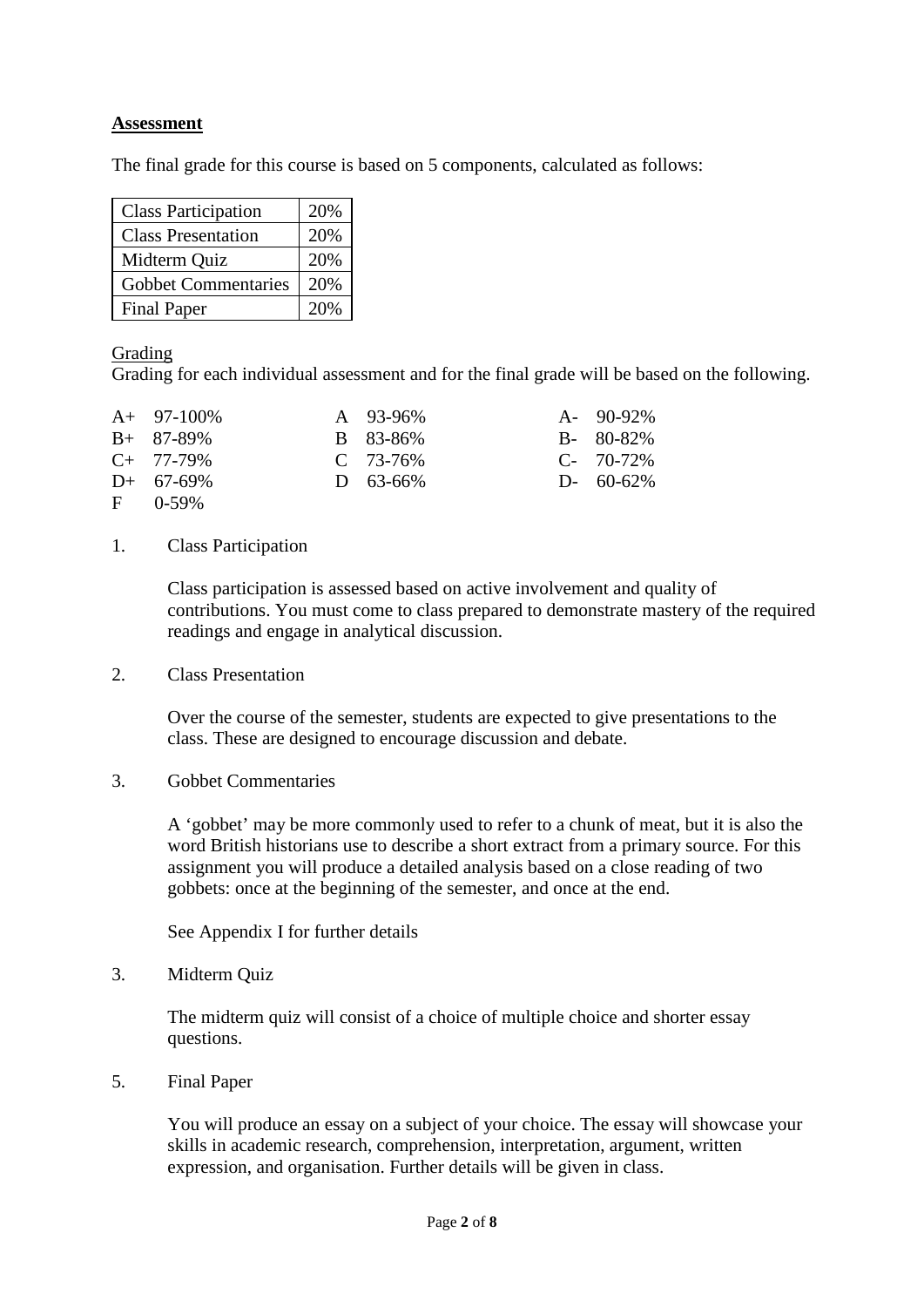### **Assignment policy**

All assignments must be produced on a computer. All papers must be double-spaced, size-12, Times New Roman font, with a one-inch margin all around. All assignments must be printed and handed in at the beginning of class on the date specified. Emailed assignments will not be accepted.

Late work will be penalised at the rate of 10 percentage points per day.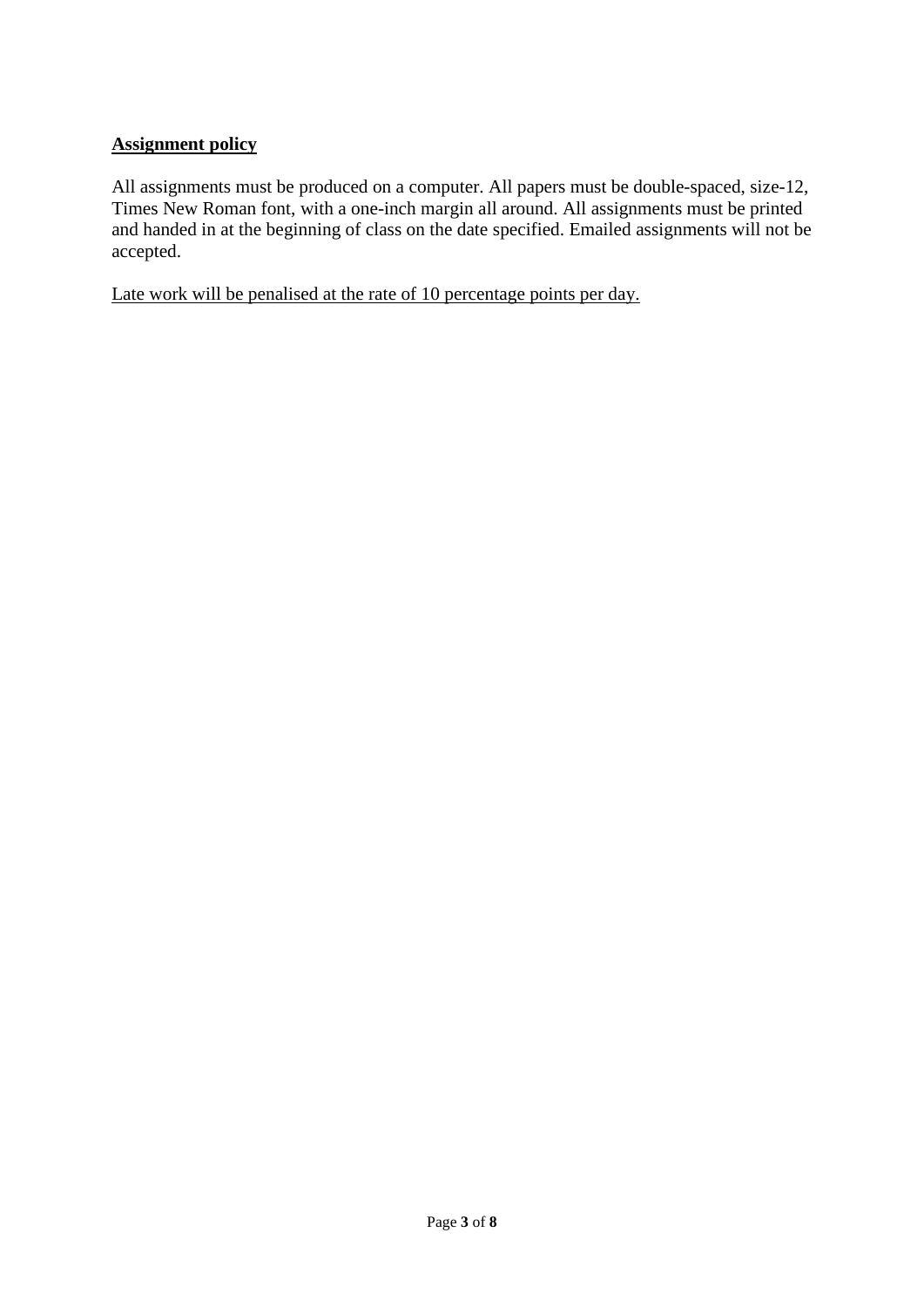# **Course Calendar**

| <b>DATE</b> | <b>Meetings, Assignments, Tasks</b>                                                                                                                                                                            |
|-------------|----------------------------------------------------------------------------------------------------------------------------------------------------------------------------------------------------------------|
| Week 1      | Introduction and historical timeline<br>Techniques for studying gender<br>Intersectional feminism                                                                                                              |
| Week 2      | The Enlightenment: Mary Wollstonecraft and Hannah More<br>Nineteenth century gender ideologies<br><b>Class outing: National Portrait Gallery</b>                                                               |
| Week 3      | Nineteenth century female employment and philanthropy<br>The male breadwinner and the angel in the house: representation versus reality<br>Case Study: Anne Lister<br>Class outing: Blists Hill Victorian Town |
| Week 4      | <b>Votes for Women!</b><br><b>Class outing: East London Radical History Walk</b><br><b>GOBBET COMMENTARY ONE DUE</b>                                                                                           |
| Week 5      | LGBTQ people in the nineteenth century<br>Case study: Fanny and Stella<br><b>Class outing: V&amp;A Museum</b>                                                                                                  |
| Week 6      | <b>MIDTERM QUIZ</b><br>Class outing: Women's Library                                                                                                                                                           |
| Week 7      | Mid-term break                                                                                                                                                                                                 |
| Week 8      | WWI & WWII<br>The Aftermath<br><b>Class outing: Imperial War Museum</b>                                                                                                                                        |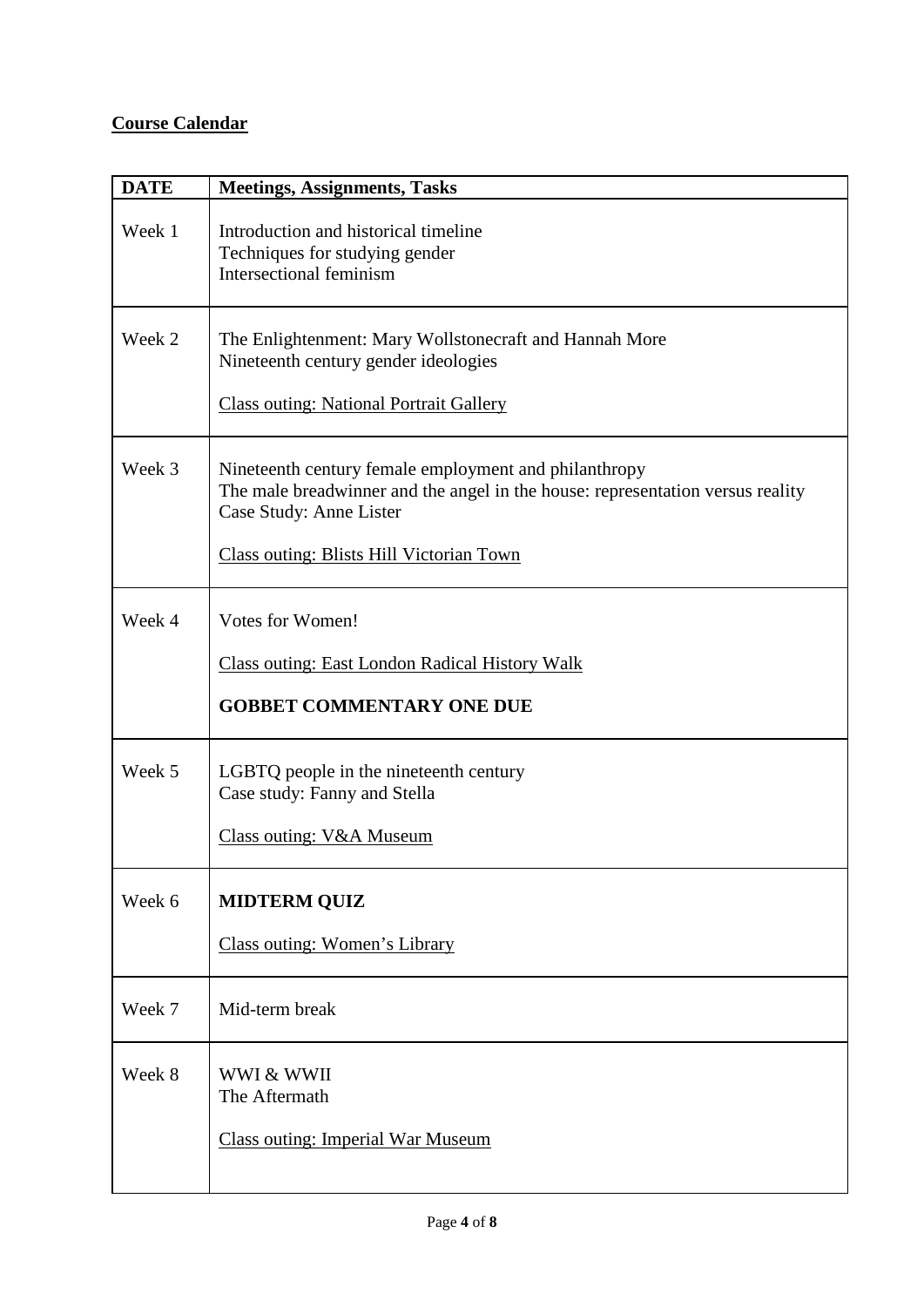| Week 9  | Equal pay for equal work<br>Contraception<br>Second Wave feminism<br>Women's 'liberation'<br>Mrs Thatcher<br>Greenham Common                    |
|---------|-------------------------------------------------------------------------------------------------------------------------------------------------|
| Week 11 | LGBTQ people in the twentieth century<br>Film Screening: Pride<br>Class outing: Gay's The Word Bookship<br><b>GOBBET COMMENTARY TWO DUE</b>     |
| Week 12 | Third Wave Feminism<br>'Ladettes' and 'Girl Power!'<br>Shattering the glass ceiling?<br>Class outing: Sex, Death and Shopping Soho Walking Tour |
| Week 13 | Migration from the former British Empire<br>Case Study: Brick Lane<br><b>Class outing: Black Cultural Archives, Brixton</b>                     |
| Week 14 | <b>Fourth Wave Feminism</b><br>The Gender Recognition Act<br>Looking forward: where are we now? Where are we going?<br><b>FINAL PAPER DUE</b>   |

## **Further Information**

Attendance at the sessions and excursions is obligatory. The sessions combine introductory lectures, presentations, discussions and group work. In some sessions, students will be asked to participate in debates and to prepare and deliver group presentations. You are expected to prepare actively for all classes and to contribute to all seminars.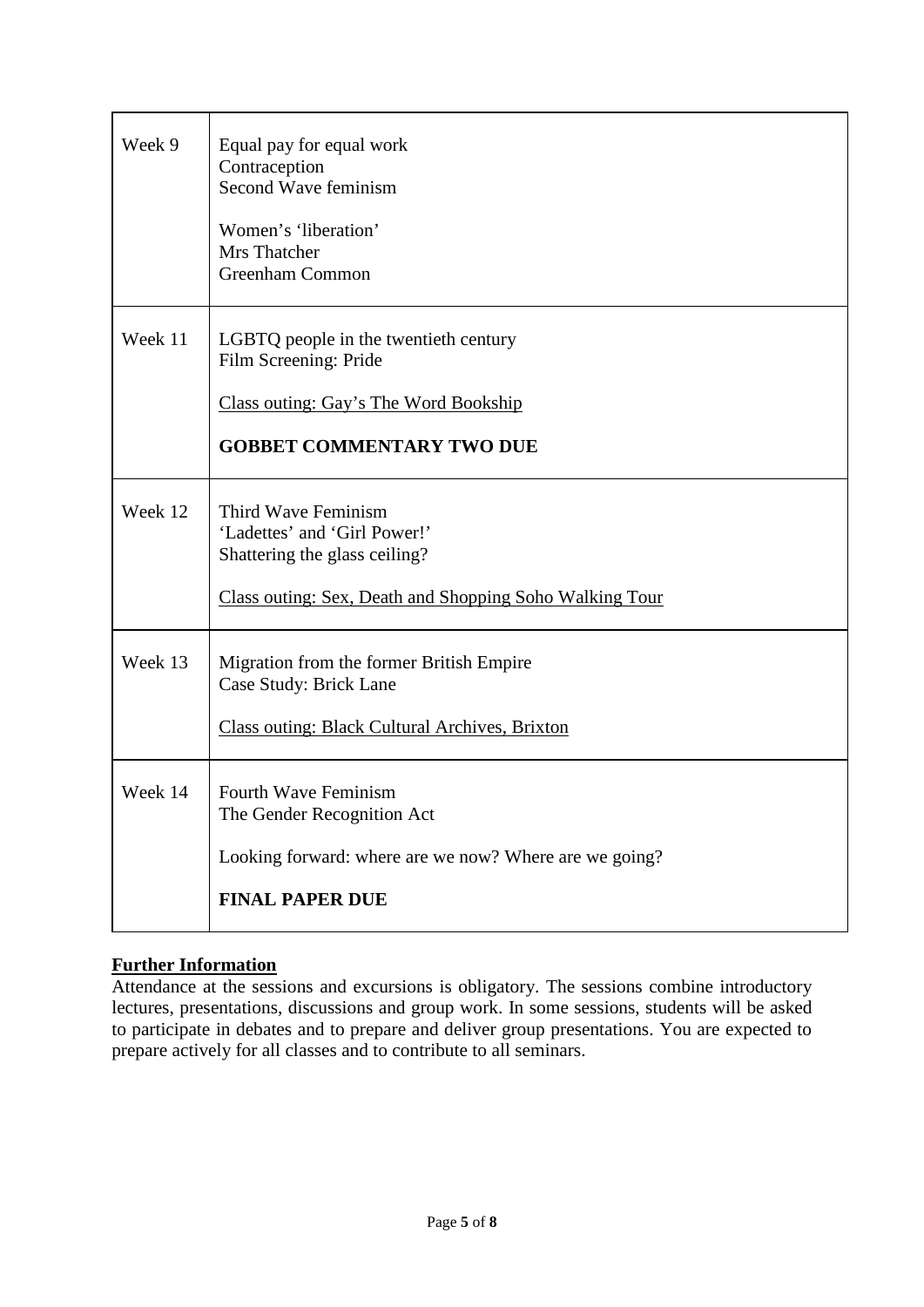### **Appendix I: Gobbet Commentary**

You must analyse TWO of the gobbets. Consider the following in your response:

### **Context**

Who is the author? When was the source written/produced? Why was the source produced? What type of source is it? Who was the intended audience?

### **Analysis**

What were the motives of the author? Is there any evidence of bias? What does this indicate? What does the source tell us about the time it was written? How useful is this source for historians?

The final word count for the assignment must be approximately 500 words per gobbet.

#### **Gobbet one**

At Peterborough Sessions on Wednesday last, David Thomas Myers was tried on an indictment charging him with the commission of an abominable act with Thomas Crow […] The nature of the case prevents our giving more than an abstract of the business […] the Jury retired, and in less than five minutes returned a verdict of – Guilty. Sentence was immediately passed upon the Prisoner, and his death-warrant is signed for Monday, the  $4<sup>th</sup>$ May next. The Prisoner was very much affected during his trial; he never looked up except once, when the names of the Jurors were called over. The Court was crowded to excess and, we believe, there never was a verdict recorded in it that gave more universal satisfaction. *Sussex Weekly Advertiser*, April 1812

#### **Gobbet two**

The demand for labour must ultimately be regulated by competition, and the two sexes can never compete in the labour market on equal terms. We are not now speaking of the political monopoly, which few women would wish to disturb, but of the physical and other advantages enjoyed by men. In the great majority of the arts the superiority of men is undisputed, but it is in the higher branches of these which are specially feminine they most excel their weaker rivals. For one man that studies music or cookery there are twenty or thirty women that do so, yet who ever heard of an eminent female composer or an eminent female cook? *The Times*, 9 June 1862

#### **Gobbet three**

Sir: to one who is proud to control many thousands of girl munition workers, the leading article headed 'Foul Mouthed Bellona' which was published in Monday's 'Bulletin' comes somewhat as a shock [...] No one with the knowledge of what women have done and what they will do in the months to come can feel other than that such an article produces in the minds of the community an entirely wrong impression. War work is not coarsening our young womanhood. On the contrary, it is elevating it.

Cecil Walton, Letter to the Editor of the *Bulletin*, 7 September 1917.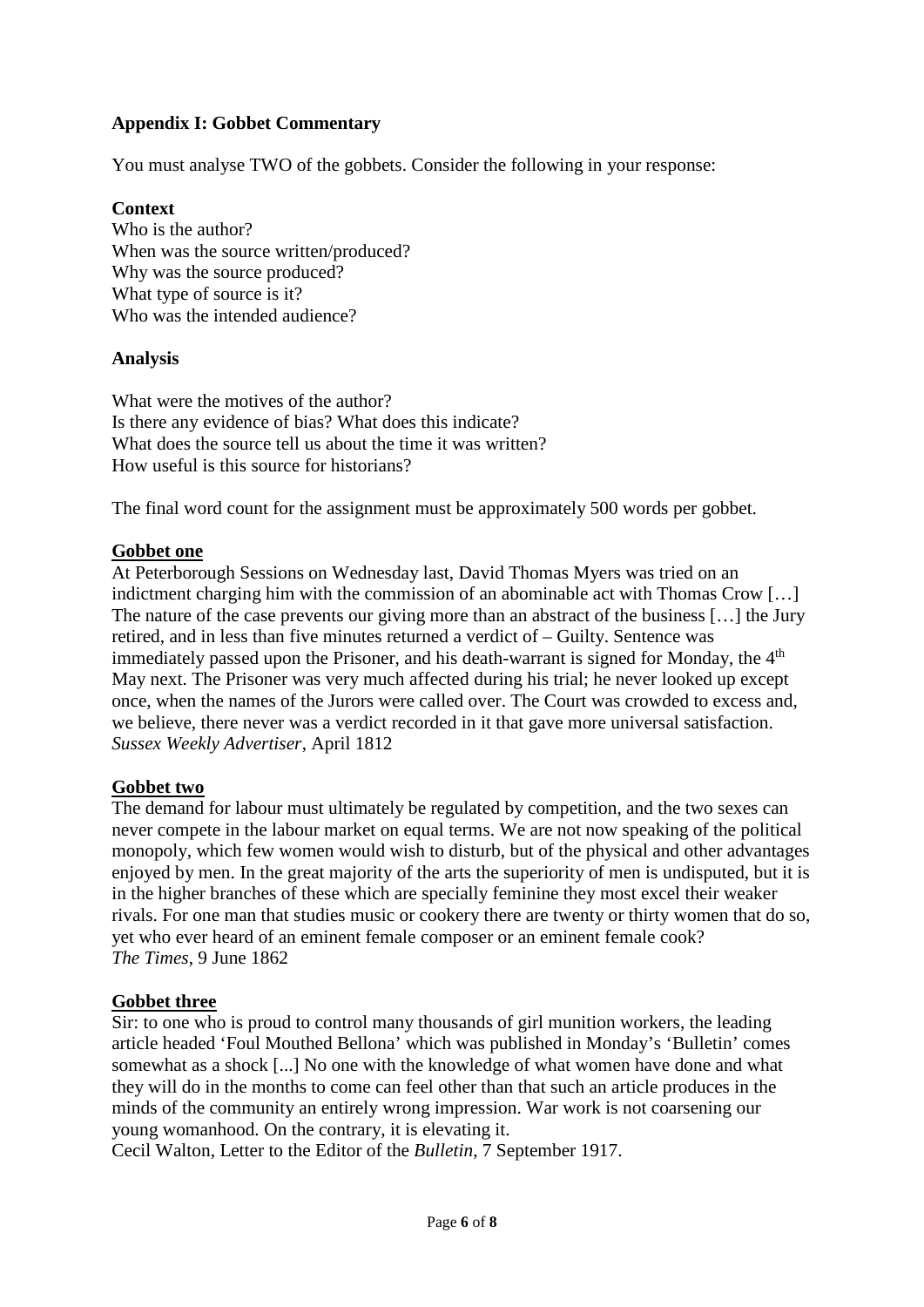### **Gobbet four**

Don't be scared of the high language of economists and Cabinet ministers, but think of politics at our own household level. After all, women live in contact with food supplies, housing shortages, and the ever-decreasing opportunities for children, and we must therefore face up to the position, remembering that as more power is taken away from the people, so there is less responsibility for us to assume.

Margaret Roberts (later Thatcher), *Speech to Bexley Conservative Women*, 15 September 1959.

### **Gobbet five**

Women who wish to have oral contraception will now be able to get it on the National Health Service. The Health Minister, Enoch Powell, made an announcement in the House of Commons today but did not give any guidelines as to whom the pill should be given. "It is not for me to indicate to doctors when they should decide for medical reasons to prescribe for their patients," he said.

However some GPs are in a dilemma over whether they can prescribe the Pill, as it is commonly known, for social as well as medical reasons. Several companies are busy manufacturing the product in Britain which will cost the NHS just over one shilling a pill - 17s a month. And some politicians are anxious that the drug could be a huge financial burden on the Treasury which currently spends £90m a year on drugs provided by the health service. Sir Charles Dodds, Britain's leading expert on the drugs contained in the Pill and who heads a research institute at Middlesex Hospital, has said the pills could have long-term side-effects. He compared a woman's body with a clock mechanism. "Even if you thoroughly understand the mechanism of a clock, provided it is going well it is very much better to leave it alone. To interfere with it if you do not understand it can be disastrous," he said. The Family Planning Association, which runs clinics all over Britain, is still deciding whether or not to gives the go-ahead to its physicians to issue the Pill to married women. *BBC News*, 4 December 1961

### **Gobbet six**

We moved on to the personalities of John Major and Tony Blair. Women apparently find Mr Blair phoney; Scots think him smarmy. The Spice Girls find him sympathetic but are not convinced by his fiscal policies. "We met Tony Blair, and he seemed nice enough," said Victoria.

"Really charming," agreed Mel C.

"His hair's all right, but he's just not a pair of safe hands for the economy," decreed Gerri. "As for Major," said Victoria, "he's a boring pillock. But he's better than the rest. We'd never vote Labour."

"The real problem with Blair," mused Gerri, "is that he's just a good marketing man with no ideals."

The word "ideals" brought the Spice Girls back to the Grand Old Lady of Girl Power. "Ideals. Thatcher had ideals all right," declared Gerri, to unanimous declarations of "Wicked" and "We love Maggie!"

*The Telegraph*, 14 December 1996